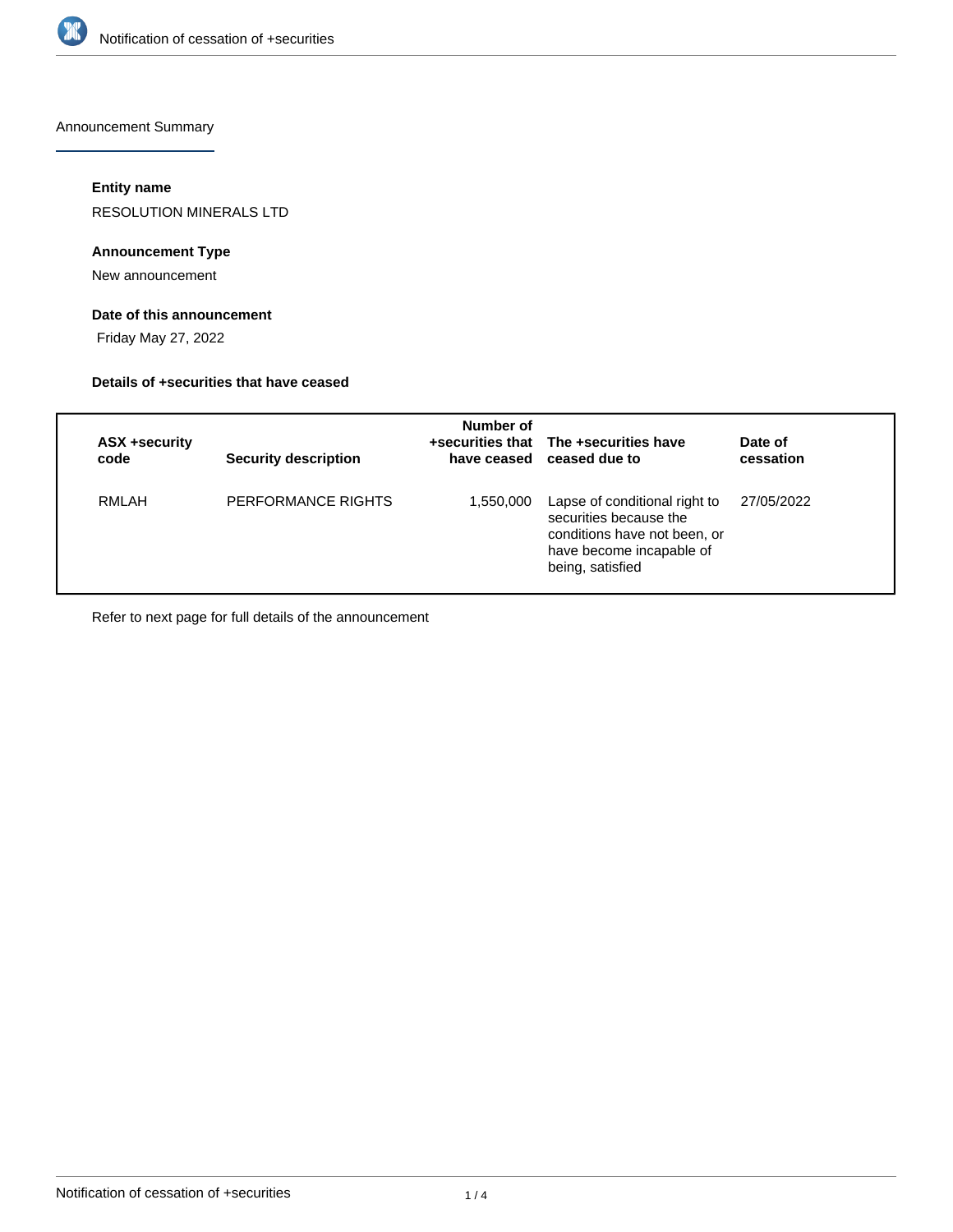

Part 1 - Announcement Details

## **1.1 Name of +Entity**

RESOLUTION MINERALS LTD

We (the entity named above) provide the following information about our issued capital.

**1.2 Registered Number Type** ABN

**Registration Number** 99617789732

**1.3 ASX issuer code** RML

#### **1.4 The announcement is** New announcement

# **1.5 Date of this announcement**

27/5/2022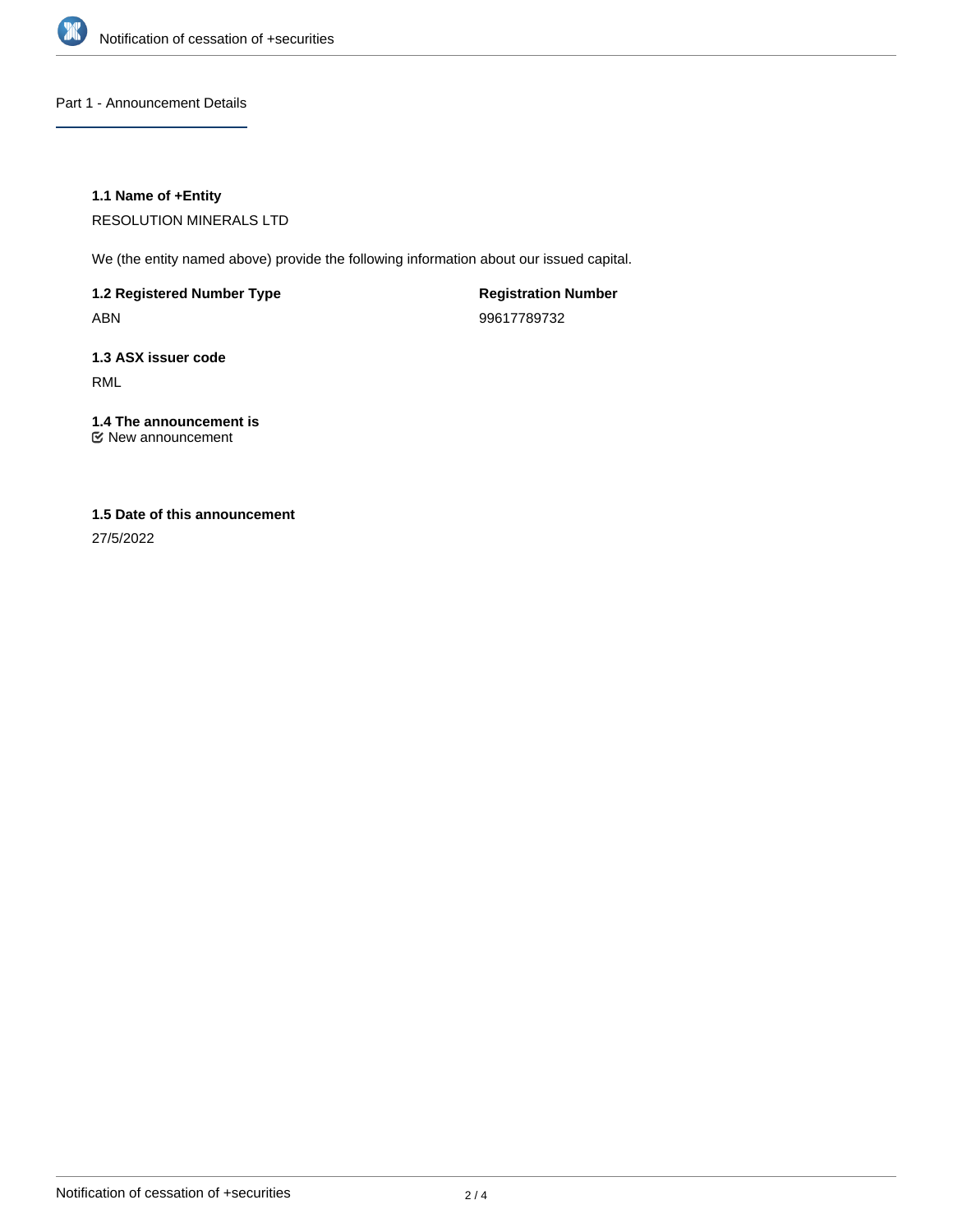

#### Part 2 - Details of +equity securities or +debt securities that have ceased

# **ASX +Security Code and Description**

RMLAH : PERFORMANCE RIGHTS

# **Unquoted +equity securities that have ceased**

#### **Number of securities that have ceased**

1,550,000

#### **Reason for cessation**

Lapse of conditional right to securities because the conditions have not been, or have become incapable of being, satisfied

**Is the entity paying any consideration for the cessation?** No

27/5/2022

**Any other information the entity wishes to notify to ASX about the cessation?**